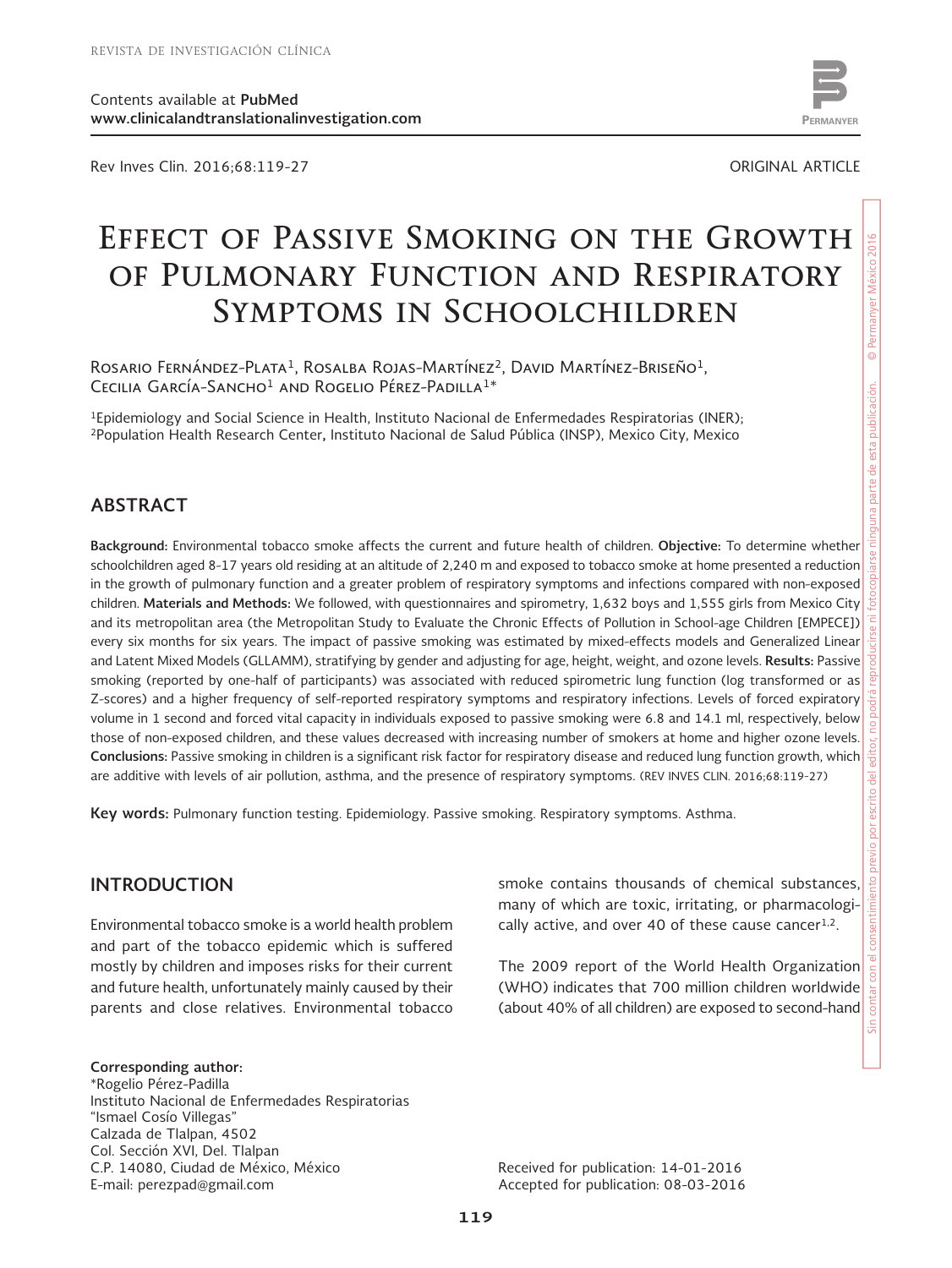tobacco smoke (SHS) at home. Also, SHS is estimated to cause about 600,000 premature deaths each year worldwide. Of all deaths attributable to SHS, 31% occur among children3. Likewise, a study conducted in Scotland reported an association between salivary cotinine levels in children aged 2-12 years, the number of persons who smoke in the home, and the frequency with which they smoke<sup>4</sup>. The authors also found a positive association between passive smoking and respiratory problems in the children studied.

A decrease in pulmonary function has also been reported in children exposed to passive smoking<sup>5</sup>, particularly in those with asthma<sup>6</sup> and those prenatally exposed<sup>7,8</sup>. Whether due to a direct exposure from their mothers or from environmental tobacco smoke, a reduction in birth weight has been observed, affecting the child's development and behavior $9,10$ , and increasing the risks for chronic obstructive pulmonary disease (COPD) or lung cancer at a mature  $age^{11,12}$ , as well as leukemias, lymphomas, and brain tumors during in $fancy<sup>13</sup>$ . In addition, boys exposed to tobacco smoke who reported wheezing and asthma showed greater functional deterioration than girls $14,15$ . The SHS from parents and especially from the mother is associated with lower respiratory tract diseases in children<sup>13</sup>.

In Mexico, surveys have shown that children's exposure to SHS is high<sup>16</sup>, and smoking during pregnancy reduces the newborn's weight by 154 g and the size by 0.79 cm<sup>17</sup>. The 2002 National Drug Addictions Survey (ENA) in Mexico found that approximately 50% of the total population and up to 80% of those residing in urban areas were passive smokers $18$ .

The objective of the present study was to determine whether exposure to tobacco smoke at home in schoolchildren aged 8-17 years residing at 2,240 m above sea level is associated with a reduction in the growth of pulmonary function or with an increase in respiratory symptoms and infections, and whether there is a gender-related differential effect and an additive effect with air pollution.

# **MATERIALS AND METHODS**

The Metropolitan Study to Evaluate the Chronic Effects of Pollution in School-age Children (EMPECE Study) was undertaken in Mexico City beginning on April 23, 1996, with children in third grade of primary school<sup>19</sup>. The protocol was approved by the Ethics Committee of the National Institute of Respiratory Diseases (INER) of Mexico. All parents provided written informed consent for their children to be study subjects.

We selected 10 fixed-site air-monitoring stations in Mexico City and randomly selected 39 elementary schools from among those located within a 2 km radius of the stations. The study cohort consisted of students at the selected schools who were eight years of age at the beginning of the study and whose parents had signed a letter of informed consent. Children could enter or leave the cohort during the course of the study. At baseline, a questionnaire was completed by the parents of 1,819 children, and a spirometric test was administered to each child (Phase 1). The subsequent evaluations (a total of six) were done every six months during the spring and autumn of each year until the end of the children's primary school education in 1999. Children remaining in the same school to study secondary level were followed for three additional years until 2002; thus, we collected information for a total of 12 evaluations<sup>9,20,21</sup>. A health questionnaire and written informed consent were filled out by parents and returned the day before each evaluation; it included self-reported diseases (asthma, respiratory infections, vaccination, previous pneumonias, ear infections, allergies, previous tonsillectomy, hyperactivity, neurologic diseases, heart diseases, gastroesophageal reflux, and obesity), and chronic respiratory symptoms (cough, wheezing, phlegm, and dyspnea). We also analyzed the reported frequency of respiratory infections (common cold, sore throat, and bronchitis). Exposure to SHS in children was evaluated with the most common questions, all bearing an independent association with cotinine levels in children22: Does the father smoke inside the house? Does the mother smoke inside the house? Do other persons smoke inside the house? During the last evaluation in secondary school (Phase 12), a question of direct smoking was included: Have you smoked a cigarette in the last month?

Spirometry tests were conducted using identical computerized dry-rolling seal spirometers (922 Spirometer; SensorMedics, USA) that were calibrated each morning prior to data collection with a 3 l syringe (SensorMedics). We recorded only the expiratory part of forced expiratory maneuvers and analyzed forced expiratory volume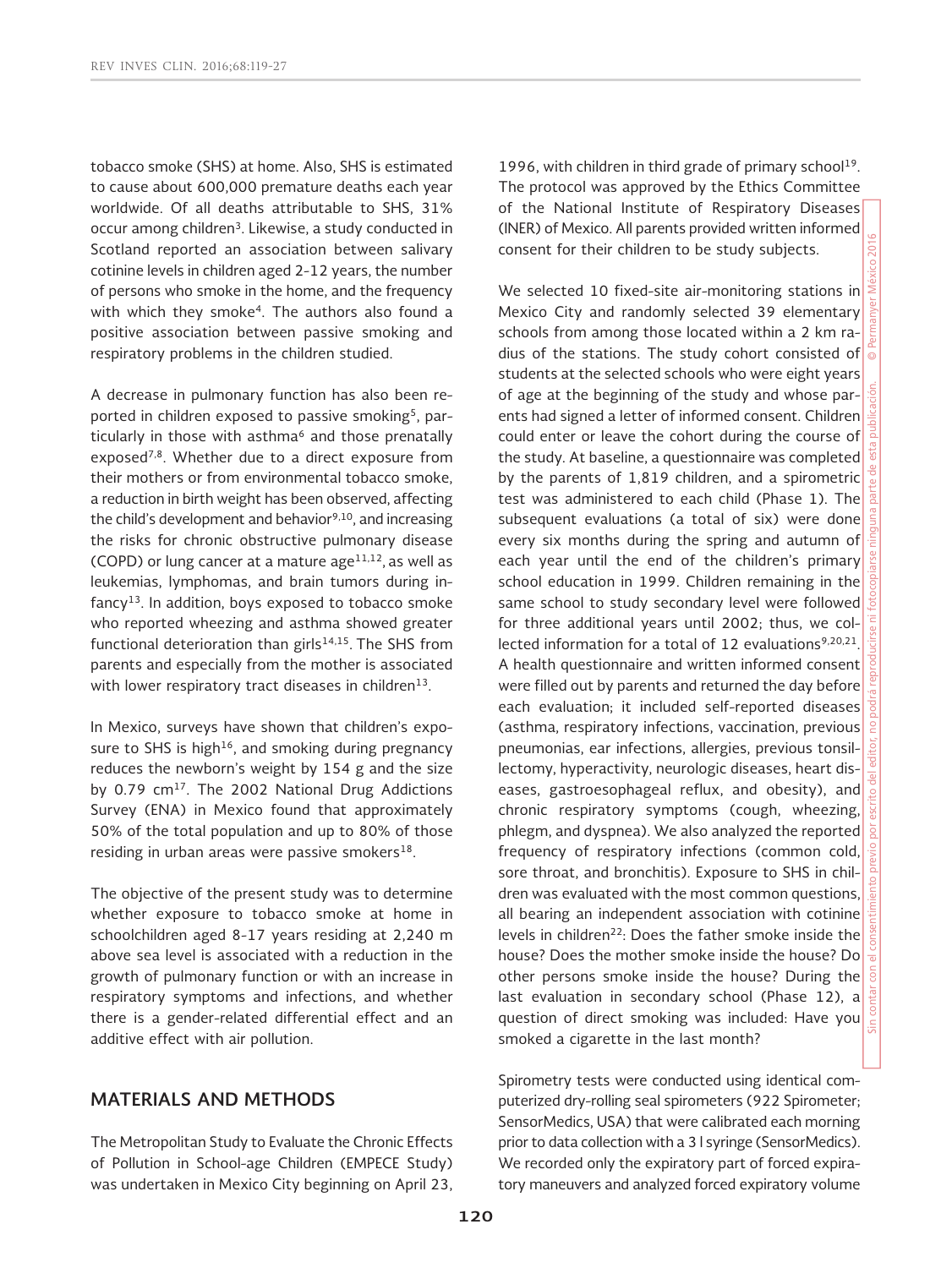|             |                | <b>Exposed to passive</b><br>smoking | Age (years) | Height (cm) | <b>BMI</b> |
|-------------|----------------|--------------------------------------|-------------|-------------|------------|
| Girls       | Phase*         | n/total (%)                          | Mean (SD)   | Mean (SD)   | Mean (SD)  |
|             | $\mathbf 1$    | 406/929 (43.7)                       | 8.7(0.8)    | 130.6 (6.5) | 17.2 (3.0) |
|             | $\overline{2}$ | 509/944 (53.9)                       | 9.1(0.8)    | 133.3 (6.5) | 17.5(3.0)  |
|             | $\mathsf{3}$   | 637/1,161 (54.9)                     | 9.6(0.8)    | 137.3 (7.0) | 18.2(3.4)  |
|             | 4              | 598/1,117 (53.5)                     | 10.2(0.8)   | 140.5 (7.5) | 18.8 (3.6) |
|             | 5              | 515/942 (54.7)                       | 10.6(0.8)   | 143.4 (7.3) | 19.2(3.7)  |
|             | 6              | 595/1,112 (53.5)                     | 11.1(0.8)   | 146.3 (7.1) | 19.9(3.8)  |
|             | $\overline{7}$ | 573/1,115 (51.4)                     | 11.7(0.8)   | 149.1 (6.7) | 20.1(3.9)  |
|             | 8              | 202/462 (43.7)                       | 12.6(0.7)   | 152.8 (5.9) | 21.8(4.4)  |
|             | 9              | 186/426 (43.7)                       | 13.1(0.6)   | 154.2 (5.7) | 22.0(4.2)  |
|             | 10             | 161/403 (40.0)                       | 13.5(0.6)   | 155.0 (5.5) | 22.4(4.2)  |
|             | 11             | 141/350 (40.3)                       | 14.0(0.6)   | 155.7 (5.5) | 22.7(4.1)  |
|             | 12             | 149/355 (42.0)                       | 14.4 (0.7)  | 156.2 (5.6) | 22.7 (4.2) |
| <b>Boys</b> | Phase          | $n$ /total $(\%)$                    | Mean (SD)   | Mean (SD)   | Mean (SD)  |
|             | 1              | 342/890 (42.9)                       | 8.7(0.8)    | 131.0 (6.2) | 17.4(3.1)  |
|             | $\overline{2}$ | 540/962 (56.1)                       | 9.2(0.8)    | 133.7 (6.7) | 17.8(3.3)  |
|             | 3              | 648/1,160 (55.9)                     | 9.7(0.8)    | 136.8 (6.8) | 18.3 (3.6) |
|             | 4              | 546/1,087 (54.8)                     | 10.2(0.8)   | 139.8 (7.4) | 19.0(3.9)  |
|             | 5              | 503/917 (54.9)                       | 10.7(0.8)   | 142.8 (7.6) | 19.2 (3.9) |
|             | 6              | 598/1,105 (54.1)                     | 11.2(0.8)   | 145.5 (8.0) | 19.6 (3.9) |
|             | 7              | 585/1,103 (53.0)                     | 11.7(0.8)   | 148.7 (8.1) | 19.8(4.1)  |
|             | 8              | 185/466 (39.7)                       | 12.6 (0.7)  | 155.1 (8.3) | 21.0(4.5)  |
|             | 9              | 159/407 (39.1)                       | 13.1(0.6)   | 158.1 (8.2) | 21.0(4.3)  |
|             | 10             | 141/389 (36.3)                       | 13.5(0.6)   | 160.7 (7.8) | 21.3(4.4)  |
|             | 11             | 124/330 (37.6)                       | 14.1(0.6)   | 163.1(7.4)  | 21.7(4.4)  |
|             | 12             | 148/343 (43.2)                       | 14.5(0.6)   | 164.9 (7.3) | 22.0(4.6)  |

Table 1. Description of variables by gender and phase of the study

\*Study phase: 12 study evaluations, one every six months. BMI: body mass index; SD: standard deviation.

in 1 second (FEV<sub>1</sub>), forced vital capacity (FVC), and their ratio (FEV<sub>1</sub>/FVC): forced expiratory flow (FEF) between 25-75% of the FVC (FEF<sub>25-75%</sub>).

Tests were performed at the school during morning and early afternoon hours. As many as eight maneuvers were conducted for each child to obtain three acceptable tests according to 1994 American Thoracic Society (ATS) criteria<sup>23</sup>. Additional details on spirometry methodology, including sustained quality control along the study, longitudinal variability, reference values and impact of socioeconomic status, were described in previous reports<sup>17,18,24,25</sup>.

The impact of several air pollutants on the lung function of the cohort was previously reported<sup>16</sup>. As an indicator of air pollution, we included in the present analysis ambient ozone  $(O_3)$  from 10 government air-monitoring stations, assigning for each child data from the station closest to his/her school. We calculated 8 hour  $O_3$  means (parts per billion, ppb, between 10 a.m. and 6 p.m.), whereas long-term exposure for each day of the study period was estimated as the average over the previous six months of the daily  $O_3$ 8 h mean $19$ .

#### **Statistical analysis**

We fitted multilevel mixed-effects linear models adjusted for age and gender to determine the association of SHS (the presence of any parent or person smoking inside the home) with spirometry variables (log-transformed  $FEV<sub>1</sub>$  and FVC) along time with and without height, and ozone concentrations (average over the previous six months of the daily  $O<sub>3</sub>$  8 h mean, as a general indicator of air pollution). Levels considered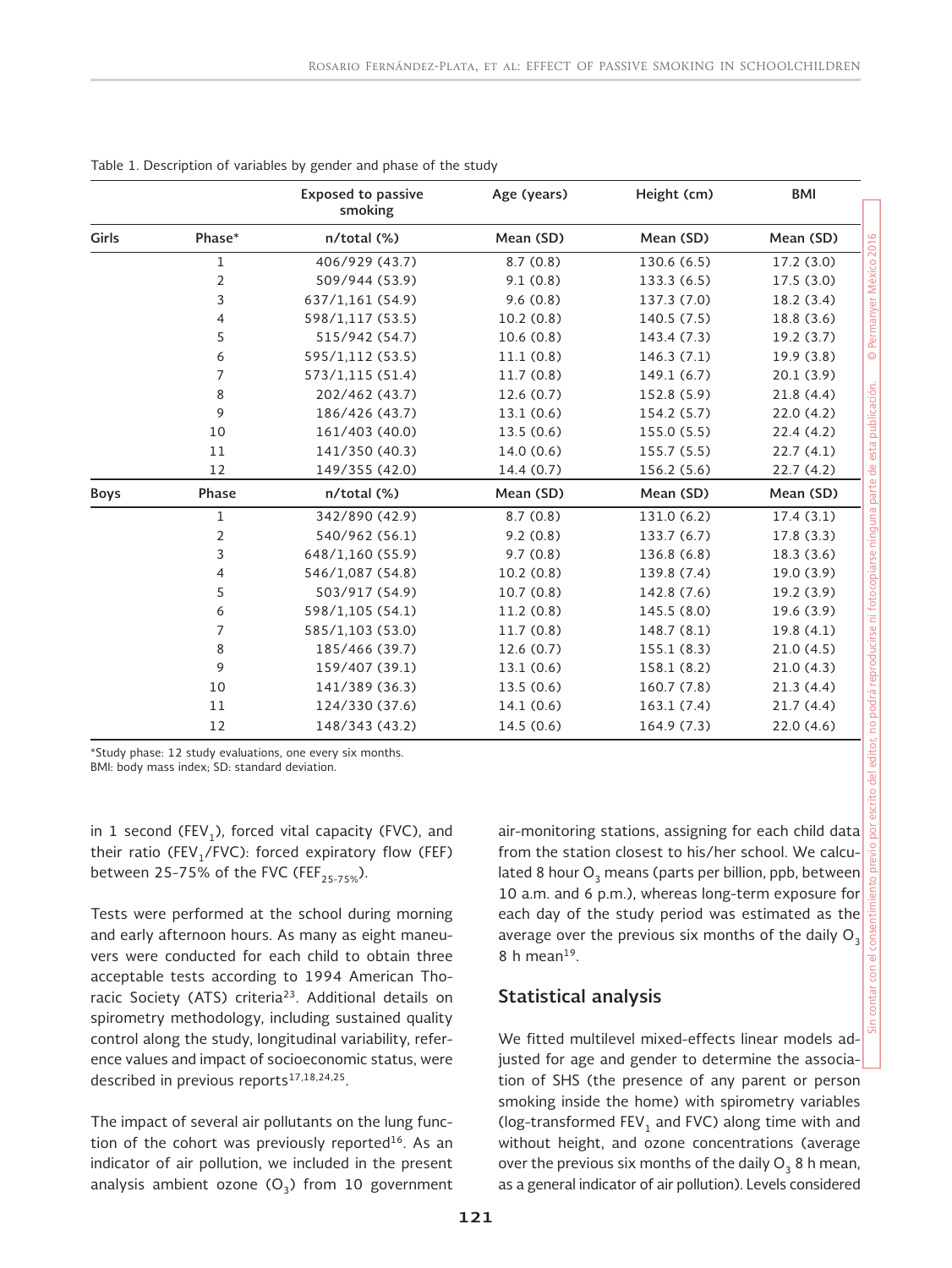in the models were the city zone (air pollution monitors) and repeated measurements. We also explored lung function (FEV, and FVC) expressed as the Z-score of height-, age-, and gender-predicted values<sup>25</sup> in models adjusted for ozone, presence of asthma, presence of respiratory symptoms, and frequent respiratory infections. Three-level Generalized Linear and Latent Mixed Models (GLLAMM) were fitted for dichotomous responses (yes/no) such as the presence of respiratory symptoms and the reported frequency of respiratory infections as a function of secondhand smoking. The order of levels included was as follows: the observations, the children, and the pollutant monitors reflecting the geographical area of Mexico City. Repeatability of passive smoking questions was estimated by the Kappa coefficient<sup>26</sup>. Secondhand smoking was included as adjustment variable in a previous report on the impact of socioeconomic status on lung function<sup>24</sup>.

Analyses were conducted using STATA v.13 statistical software (Stata Corp., College Station, TX, USA).

# **RESULTS**

We included a total of 1,819 participants (929 girls and 890 boys) in the first study phase; the number of children studied in each phase is described in table 1 as well as the proportion of passive smoking and anthropometric variables by gender. Kappa coefficient for multiple observations of passive smoking questions (up to a maximum of 12 evaluations) were for the father 0.520 (95% CI: 0.496-0.533), for the mother 0.605 (95% CI: 0.595-0.607), and for "other persons smoking at home" 0.477 (95% CI: 0.463- 0.486), concordance classified usually between moderate and considerable<sup>26</sup>. The proportion of passive smoking ranged from 40.0 to 54.9% in girls and from 36.3 to 56.1% in boys in the repeated questionnaires applied, with no significant difference secondary to reported income or parents' education level. Reports of respiratory infections in the previous three months (bronchitis, common cold, and sore throat) in Phase 1 were as high as 69.6% in girls and 66.3% in boys.

Passive smoking, measured as the number of persons smoking inside the home and as dichotomous variable (yes/no), was associated significantly with respiratory symptoms and respiratory infections. For age-, height-, weight-, and ozone-level-adjusted GLLAMM models, we observed odds ratios (OR) of between 1.4 and 2.3 predicting respiratory symptoms in those exposed to passive smoking, exhibiting a trend to increase with the number of persons smoking inside the home both in boys and in girls; for recent respiratory infections, OR were between 1.2 and 1.5 in both boys and girls (Table 2).

|  |  | Table 2. Multilevel linear logistic models by gender and the number of persons who smoked inside home |  |  |
|--|--|-------------------------------------------------------------------------------------------------------|--|--|
|  |  |                                                                                                       |  |  |

| Number of<br>persons                                             | Girls     |                 |                   |                 | <b>Boys</b> |                   |           |                 |  |
|------------------------------------------------------------------|-----------|-----------------|-------------------|-----------------|-------------|-------------------|-----------|-----------------|--|
| smoking                                                          | Crude     |                 | Adjusted*         |                 |             | Crude             | Adjusted  |                 |  |
| inside home                                                      | <b>OR</b> | 95% CI          | <b>OR</b>         | 95% CI          | <b>OR</b>   | 95% CI            | <b>OR</b> | 95% CI          |  |
| Respiratory symptoms (cough, wheezing, phlegm and dyspnea)       |           |                 |                   |                 |             |                   |           |                 |  |
| One                                                              | $1.6^+$   | $(1.21 - 2.05)$ | $1.4^{\dagger}$   | $(1.08-1.89)$   | $1.4^+$     | $(10.07 - 10.83)$ | 1.3       | $(0.94 - 1.66)$ |  |
| Two                                                              | $1.6^+$   | $(1.18 - 2.20)$ | $1.7^{+}$         | $(1.23 - 2.38)$ | $1.6^{+}$   | $(1.18 - 2.18)$   | $1.7^{+}$ | $(1.22 - 2.36)$ |  |
| Three                                                            | $1.7^{*}$ | $(1.09 - 2.72)$ | $1.8^{+}$         | $(1.10-2.87)$   | $2.2^{+}$   | $(1.41 - 3.42)$   | $2.3^{+}$ | $(1.41 - 3.64)$ |  |
| Ozone                                                            |           |                 | 1.0               | $(0.98 - 1.01)$ |             |                   | 1.0       | $(0.97 - 0.99)$ |  |
| Respiratory infections (common cold, sore throat and bronchitis) |           |                 |                   |                 |             |                   |           |                 |  |
| One                                                              | $1.4^+$   | $(1.21 - 1.54)$ | $1.3^{+}$         | $(1.12 - 1.44)$ | $1.3^{+}$   | $(1.14 - 1.45)$   | $1.2^{*}$ | $(1.03-1.33)$   |  |
| Two                                                              | $1.3^{+}$ | $(1.17-1.54)$   | $1.3^{+}$         | $(1.16 - 1.55)$ | $1.5^{+}$   | $(1.32 - 1.74)$   | $1.5^{+}$ | $(1.28 - 1.71)$ |  |
| Three                                                            | $1.5^{+}$ | $(1.24 - 1.88)$ | $1.5^{+}$         | $(1.19-1.83)$   | $1.4^+$     | $(1.11-1.72)$     | $1.4^{*}$ | $(1.06 - 1.68)$ |  |
| Ozone                                                            |           |                 | 1.04 <sup>†</sup> | $(1.03 - 1.05)$ |             |                   | $1.04^+$  | $(1.04 - 1.05)$ |  |

\*Models adjusted for age, height, weight, and ozone levels;  $\textsuperscript{t}p$  < 0.01;  $\textsuperscript{t}p$  < 0.05. OR: odds ratio; 95% CI: 95% confidence interval.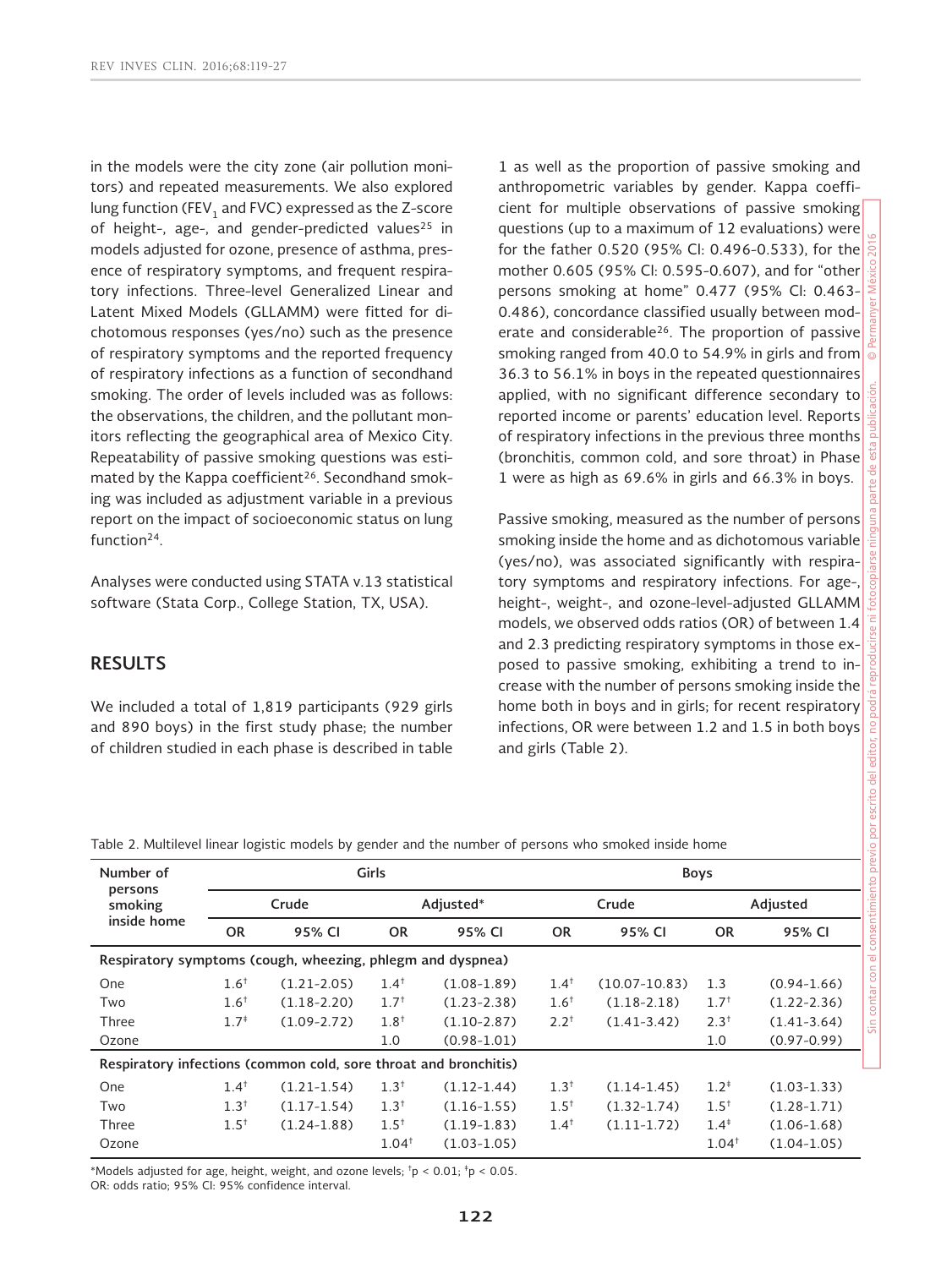| Dependent variable                       |                         | Girls                                                  | Boys                                                   |                    |  |  |  |
|------------------------------------------|-------------------------|--------------------------------------------------------|--------------------------------------------------------|--------------------|--|--|--|
| Log-lung function models                 | β                       | 95% CI                                                 | β                                                      | 95% CI             |  |  |  |
|                                          |                         |                                                        | Number of persons who reported smoking within the home |                    |  |  |  |
| Ln(FEV <sub>1</sub> )                    | $-0.00412$ <sup>+</sup> | $-0.0069, -0.0014$                                     | $-0.00173$                                             | $-0.0044$ , 0.0009 |  |  |  |
| Ln(FVC)                                  | $-0.00757$ <sup>+</sup> | $-0.0101, -0.0050$                                     | $-0.00280*$                                            | $-0.0052, -0.0004$ |  |  |  |
| Ln(FEV <sub>1</sub> /FVC)                | $0.00359$ <sup>+</sup>  | 0.0020, 0.0052                                         | 0.00106                                                | $-0.0006, 0.0027$  |  |  |  |
|                                          |                         | Ozone effect                                           |                                                        |                    |  |  |  |
| Ln(FEV <sub>1</sub> )                    | $-0.00096$ <sup>+</sup> | $-0.0012, -0.0008$                                     | $-0.00110$ <sup>+</sup>                                | $-0.0013, -0.0009$ |  |  |  |
| Ln(FVC)                                  | $-0.00056^+$            | $-0.0008, -0.0004$                                     | $-0.00065^+$                                           | $-0.0008, -0.0005$ |  |  |  |
| $-0.00039$ <sup>+</sup><br>Ln(FEV, /FVC) |                         | $-0.0005, -0.0003$                                     | $-0.00045$ <sup>+</sup>                                | $-0.0006, -0.0003$ |  |  |  |
| Z score models                           | β                       | 95% CI                                                 | β                                                      | 95% CI             |  |  |  |
|                                          |                         | Number of persons who reported smoking within the home |                                                        |                    |  |  |  |
| $FEV1$ (Z-score)                         | $-0.04174$ <sup>+</sup> | $-0.0629, -0.0206$                                     | $-0.04076$ <sup>+</sup>                                | $-0.0620, -0.0196$ |  |  |  |
| FVC (Z-score)                            | $-0.07171$ <sup>+</sup> | $-0.0920, -0.0514$                                     | $-0.05016$ <sup>+</sup>                                | $-0.0709, -0.0294$ |  |  |  |
| FEV <sub>1</sub> /FVC (Z-score)          | $0.04488^+$             | 0.0233, 0.0665                                         | 0.00895                                                | $-0.0120, 0.0299$  |  |  |  |
|                                          |                         | Ozone effect                                           |                                                        |                    |  |  |  |
| $FEV1$ (Z-score)                         | $-0.01032$ <sup>+</sup> | $-0.0118, -0.0088$                                     | $-0.01016$ <sup>+</sup>                                | $-0.0117, -0.0087$ |  |  |  |
| FVC (Z-score)                            | $-0.00662$ <sup>+</sup> | $-0.0081, -0.0052$                                     | $-0.00660^+$                                           | $-0.0081, -0.0051$ |  |  |  |
| FEV <sub>1</sub> /FVC (Z-score)          | $-0.00707$ <sup>+</sup> | $-0.0086, -0.0055$                                     | $-0.00593$ <sup>+</sup>                                | $-0.0074, -0.0045$ |  |  |  |

Table 3. Multilevel linear regression models of mixed effects by gender

Lung function models: each model was adjusted for age, age squared, height, weight, ozone levels, asthma, respiratory symptoms, and respiratory infections. Z-score models were adjusted for age, height, and weight according to Martínez-Briseño, et al.<sup>20</sup> predicting equations. Each model was additionally adjusted for ozone levels, asthma, respiratory symptoms, and respiratory infections.  $<sup>†</sup>p < 0.01$ ;  $<sup>†</sup>p < 0.05$ .</sup></sup>

β: coefficients; 95% CI: 95% confidence interval; Ln: lung; FEV1: forced expiratory volume in 1 second; FVC: forced vital capacity.

We also observed a decrease in log-lung function (log- $FEV<sub>1</sub>$  and logFVC) according to the number of persons smoking at home in multilevel models adjusted for age, height, weight, and ozone levels in girls, and of logFVC in boys (Table 3), whereas both were decreased significantly in both genders if lung function was expressed as a Z-score. The average impact of passive smoking on an individual of mean age and height for each person smoking indoors was a decrease in  $FEV<sub>1</sub>$  of 0.30% (6.8 ml) for all individuals, 0.41% (9.2 ml) for girls, and 0.17% (4.1 ml) for boys. For FVC, the average drop was of 0.53% (14.1 ml) for all participants, 0.75% (19.4 ml) for girls, and 0.28% (7.8 ml) for boys. We did not observe a worse adverse effect of secondhand smoking in children with a diagnosis of asthma than in the remainder.

In the models, we tested other possible predictors: reported allergies, degree of physical activity, distance from school to home, and exposure to fuel smoke at home, but no significant association was observed with the

outcome variables. Exposure to increased levels of ozone was associated with a decrease in lung function, as reported previously<sup>19</sup>. Tables 2 and 3 show that individuals in the higher quartile of ozone exposure had 3.3% (78.9 ml) less  $FEV<sub>1</sub>$  and 2.3% (62.8 ml) less FVC than individuals in the lower air pollution quartile (see online table 1 for the full model). Also, a reported physician's diagnosis of asthma was associated with a significant average drop in  $FEV<sub>1</sub>$  of 3.5% (82.7 ml), but without a relevant change in FVC. These effects were additive to those due to second-hand smoking. We found no significant impact of active smoking in lung function or symptoms in the 274 acknowledged direct smokers.

#### **DISCUSSION**

In this study, we showed that in the cohort of primaryand secondary-level students (aged 8-17 years) residing in metropolitan Mexico City, secondhand smoking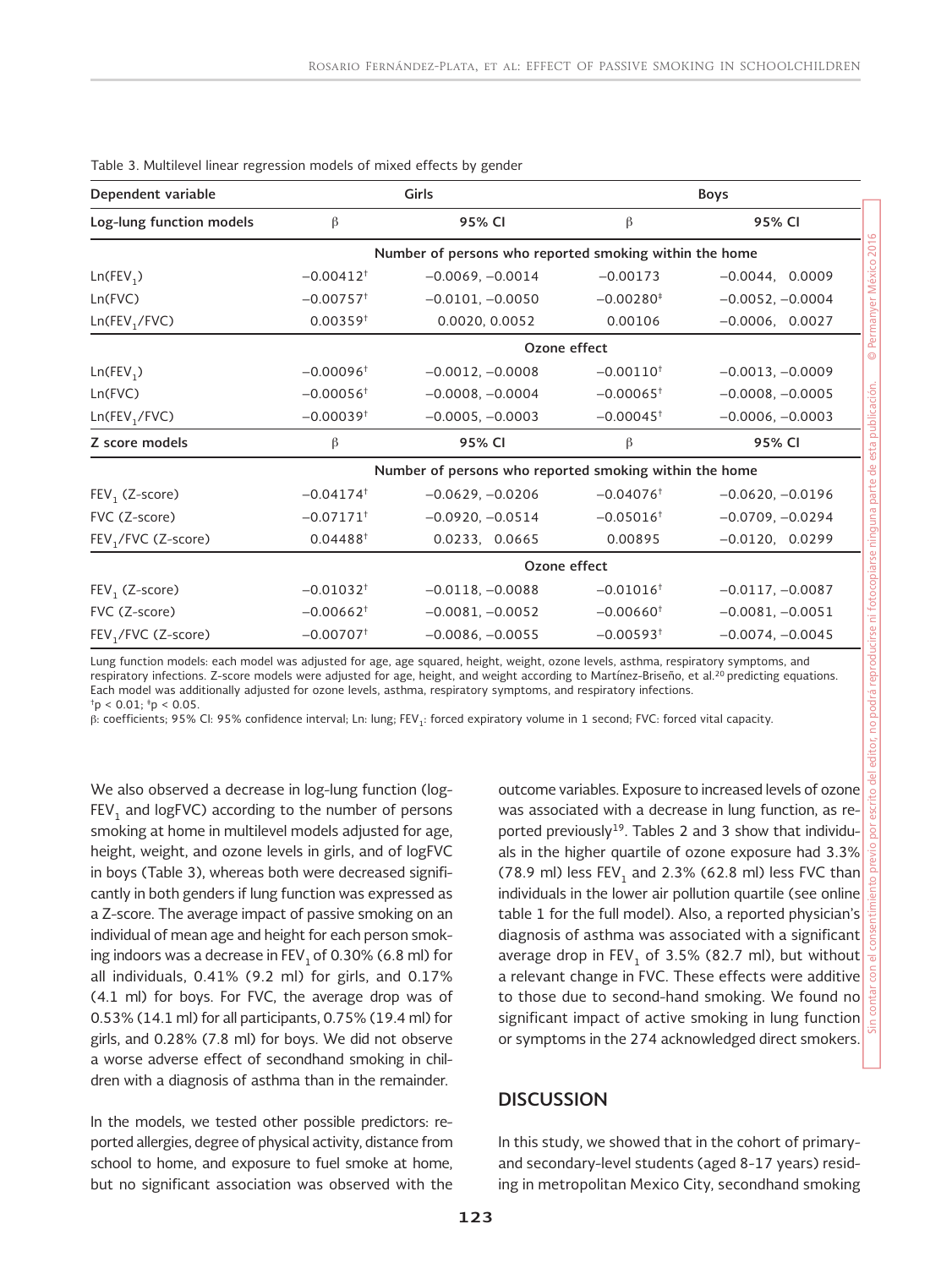was associated with an increase in respiratory symptoms, in the frequency of self-reported respiratory infections (common cold, sore throat, and bronchitis), and with a reduction of spirometric pulmonary function. Second-hand smoking was homogeneous across different strata of reported income or parents' education.

Exposure to tobacco smoke prenatally and during infancy is associated with a reduction in the growth of pulmonary function and a greater risk for the development of asthma27,28, as well as for respiratory symptoms and/or respiratory infections<sup>29,30</sup>. The placenta allows the penetration of smoke products into the fetus $31$ , likely affecting the development and growth of the forming lungs, with a possible drop in the spirometry indices<sup>6,32</sup>.

In our study, an adverse effect on lung function was observed in children exposed to passive smoking, proportional to the number of smokers at home. Although this appears small in magnitude (5-15 ml of  $FEV<sub>1</sub>$  or FVC per smoker inside the home), it is also associated with respiratory symptoms, implying persistent inflammation, and is additive to other insults such as air pollution<sup>19</sup>, as observed in models depicted in tables 2 and 3. For example, if an individual simultaneously reported respiratory symptoms, frequent respiratory infections, asthma, passive smoking, and residing in an area with ozone levels in the upper quartile, the estimated lung function decrease was 7.6% (183.3 ml) in FEV<sub>1</sub> and 2.9% (78.1 ml) in FVC, which may possibly lead to permanent deficits in lung function.

A decrease in  $FEV<sub>1</sub>$  associated with passive smoking was reported in another study as being worse if the exposure was through the mother and in individuals with wheezing<sup>15</sup>. A reduction in  $FEV<sub>1</sub>$  and FVC was worse in asthmatic children exposed to SHS compared with exposed children without asthma<sup>33</sup>. However, in our study, previous asthma and wheezing did not predict a more important decrease in lung function with passive smoking, although we were unable to analyze whether children with asthma had more symptoms or a more difficult control if exposed to SHS than those without exposure. Passive smoking was not associated with asthma in a cross-sectional study performed in Mexican children<sup>34</sup>.

Respiratory symptoms in children of mothers who smoke during pregnancy may also be worse: of 313 schoolchildren between the ages of 5 and 13 years, 18% were exposed to SHS during pregnancy and had an OR of a 2.2-times greater risk of having cough in comparison with children of non-smoking mothers<sup>35</sup>. Additionally, in our study we did not know whether the mothers smoked during pregnancy, but 23% of mothers acknowledged smoking and some of them could have been smokers during pregnancy<sup>36</sup>.

Exposure to air pollution including second-hand smoking is of higher concern in children because ventilation per size is higher than in adults<sup>37</sup>, an effect more relevant in Mexico City, with altitude-induced hyperventilation. In addition, the infant's immunological system is immature and more susceptible to respiratory infections, and environmental toxins or infections may interfere with lung growth and development during key periods.

# **Additional study limitations**

We based the assessment of passive smoking on the report of the parents, but lacked measurements of cotinine; were unaware of how many cigarettes they smoked inside the home, which was relevant for adverse effects in previous studies<sup>38,39</sup>; and whether the mothers smoked during pregnancy. Children were studied before attaining final growth, and we do not know whether functional deficits in those exposed to SHS were or were not permanent. In addition, the report of respiratory symptoms and infections was obtained from the questionnaires and may be affected by recall. On the other hand, the study represents a well-characterized cohort of children studied repeatedly with high-quality spirometry measurements, with respiratory symptoms (cough, phlegm, and wheezing) assessed by standard questions utilized in respiratory epidemiology. In other studies, as in ours, the simple parental report of passive smoking was a predictor of symptoms and altered pulmonary function, and questions about smoking at home by the mother, the father and other persons correlated with cotinine levels in children<sup>22</sup>.

We found more respiratory symptoms, more frequent respiratory infections, and lower spirometry function in schoolchildren exposed to tobacco smoke at home, with the risk increasing if more persons smoked within the home. This information supports international efforts to eliminate passive smoking in children.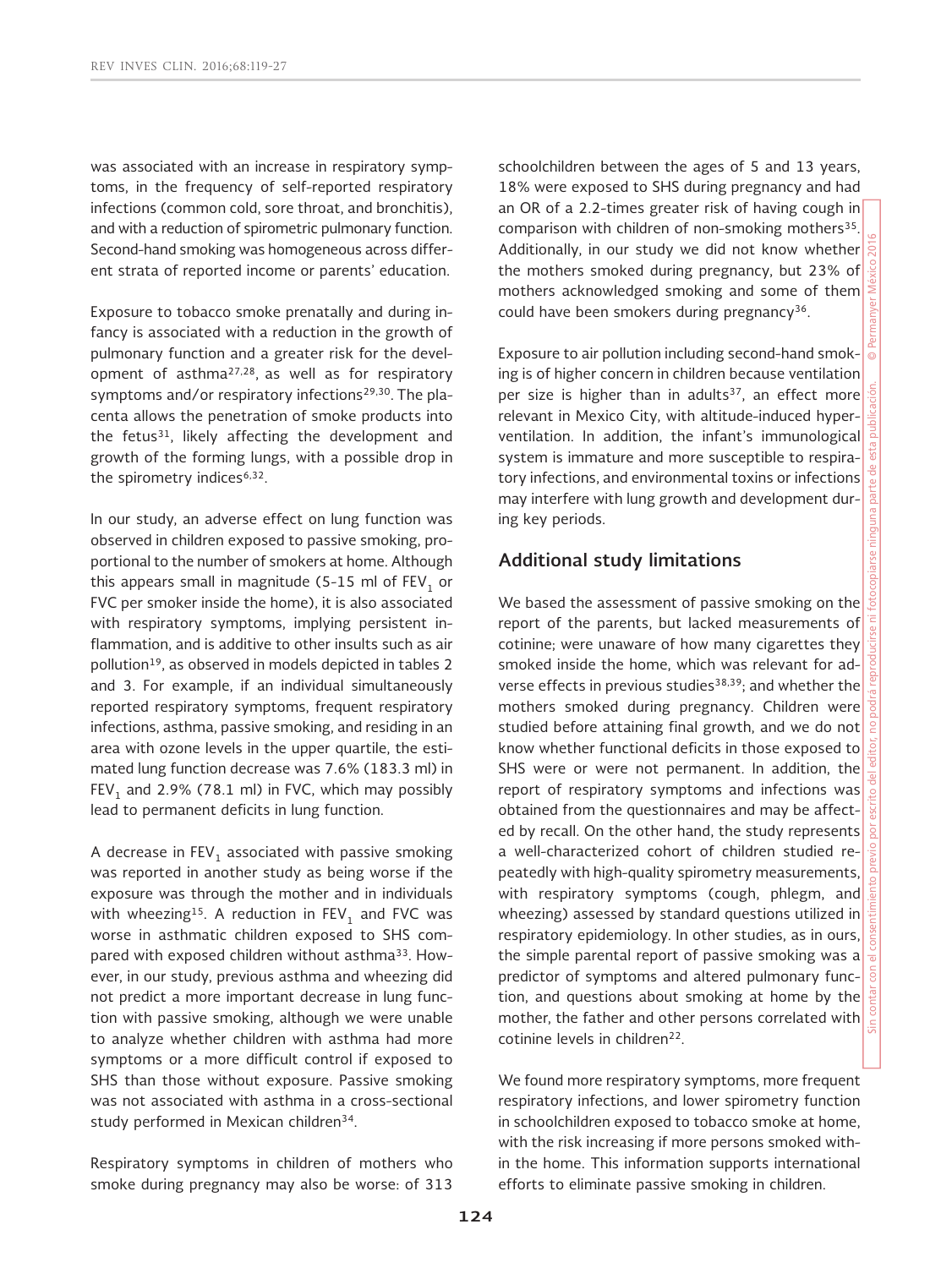#### **REFERENCES**

- 1. Ash Research Report: Action on smoking and health [Internet]. 2006. Secondhand Smoke: the impact on children. Available from: http://www.ash.org.uk/files/documents/ASH\_temp\_bed8.pdf
- (Accessed Oct 30, 2015). 2. Samet JM. [Risks of active and passive smoking]. Salud Pública de México. 2002;44:S144-60.
- 3. Report on the Global Tobacco Epidemic. 2009. World Health Organization [Internet]. Available from: http://www.who.int/tobacco/ mpower/2009/c\_gtcr\_protect\_people\_tobacco\_smoke.pdf (Ac-cessed Nov 03, 2015).
- 4. Irvine L, Crombie IL, Clark RA, et al. What determines levels of
- passive smoking in children with asthma? Thorax. 1997;52:766-9. 5. Cook DG, Strachan DP, Carey IM. Parental smoking and spirometric indices in children. Thorax. 1998;53:884-93.
- 6. Mallol J. Childhood asthma in developing countries. Low income aspects and related matters. Allergol Immunopathol. 2000;28: 283-6.
- 7. Li Y, Gilliland FD, Berhane K, et al. Effects of *in utero* and environmental tobacco smoke exposure on lung function in boys and girls with and without asthma. Am J Respir Crit Care Med. 2000;162:2097-104.
- 8. Stick SM, Burton PR, Gurrin L. Effects of maternal smoking during pregnancy and a family history of asthma on respiratory function in newborn infants. Lancet. 1996;348:1060-4.
- 9. Eskenazi B, Castorina R. Association of prenatal maternal or postnatal child environmental tobacco smoke exposure and neurodevelopmental and behavioral problems in children. Environ Health Perspect. 1999;107:991-1000.
- 10. Lodrup Carlesen KC, Jaakkola JJ, Nafstad P. In utero exposure to cigarette smoking influences lung function at birth. Eur Respir J. 1997;10:1774-9.
- 11. Environmental Protection Agency. Respiratory Health Effects of Passive Smoking: Lung Cancer and Other Disorders. Washington, D.C., USA: Environmental Protection Agency (EPA); 1992. Available at: file:///Users/Admin/Downloads/PASSIVE\_ SMOKE.PDF
- 12. Gilliland FD, Berhane K, McConnell R, et al. Maternal smoking during pregnancy, environmental tobacco smoke exposure and childhood lung function. Thorax. 2000;55:271-6.
- 13. The Health Consequences of Involuntary Exposure to To-bacco Smoke: A Report of the Surgeon General. U.S. Department of Health and Human Services, Centers for Disease Control and Prevention, Coordinating Center for Health Pro-motion, National Center for Chronic Disease Prevention and Health Promotion, Office on Smoking and Health, 2006. Available at: http://www.surgeongeneral.gov/library/reports/ secondhandsmoke/fullreport.pdf
- 14. Rizzi M, Sergi M, Andreoli A, Pecis M, Bruschi C, Fanfulla F. Environmental tobacco smoke may induce early lung damage in healthy male adolescents. Chest. 2004;125:1387-93.
- 15. Sherrill DL, Martinez FD, Lebowitz MD, et al. Longitudinal effects of passive smoking on pulmonary function in New Zealand children. Am Rev Respir Dis. 1992;145:1136-41.
- 16. Barrientos GT, Reynales SL, Ávila TE, Wipfli H, Lazcano PE. [Environmental tobacco smoke exposure in homes of Mexico City: analysis of environmental samples and children and women hair]. Salud Publica Mex. 2007;49:2:S224-32.
- 17. Sánchez ZL, Téllez RM, Hernández AM. [Effect of smoking during pregnancy on anthropometric characteristics at birth]. Salud Publica Mex. 2004;46:529-33.
- 18. Encuesta Nacional de Adicciones [Internet]. 2002. Available at: http://www.inegi.gob.mx/prod\_serv/contenidos/espanol/

bvinegi/productos/continuas/sociales/salud/2004/Ena02.pdf Accessed Nov 03, 2015).

- 19. Rojas MR, Pérez PR, Olaiz FG, et al. Lung function growth in children with long-term exposure to air pollutants in Mexico City. Am J Respir Crit Care Med. 2007;15:176:377-84.
- 20. Pérez-Padilla R, Regalado PJ, Mendoza AL, et al. Spirometric variability in a longitudinal study of school-age children. Chest. 2003;123:1090-5.
- 21. Pérez-Padilla R, Regalado PJ, Rojas M, et al. Spirometric function in children of Mexico City compared to Mexican-American children. Pediatr Pulmonol. 2003;35:177-83.
- 22. Jarvis MJ. Children's exposure to passive smoking: survey meth-odology and monitoring trends. WHO/NCD/TLF/99.11:130-47. Available at: http://www.who.int/tobacco/media/en/jarvis.pdf.
- 23. American Thoracic Society. Standardization of Spirometry. Am J Respir Crit Care Med. 1995;152:1107-36.
- 24. Martínez BD, Fernández PR, Gochicoa RL, et al. Socioeconomic status and longitudinal lung function of healthy Mexican children. PLoS One. 2015;10:e0136935.
- 25. Martínez BD, Fernández PR, Gochicoa RL, et al. Longitudinal lung function growth of Mexican children compared with interna
- tional studies. PLoS One. 2013;8:e77403. 26. Cerda LJ, Villarroel PL. Evaluación de la concordancia inter-observador en investigación pediátrica: Coeficiente de Kappa. Rev Chil Pediatr. 2008;79:54-8.
- 27. Tager IB, Ngo L, Hanrahan JP. Maternal smoking during pregnancy: effects on lung function during the first 18 months of life. Am J Respir Crit Care Med. 1995;152:977-83.
- 28. Xepapadaki P, Manios Y, Liarigkovinos T, et al. Association of passive exposure of pregnant women to environmental tobacco smoke with asthma symptoms in children. Pediatr Allergy Immunol. 2009;20:423-9.
- 29. Chinn S, Rona RJ. Quantifying health aspects of passive smoking in British children aged 5-11 years. J Epidemiol Community Health. 1991;45:188-94.
- 30. Britton J. Passive smoking damages children's health. Practitioner. 2010;254:27-30.
- 31. Cheraghi M, Salvi S. Environmental tobacco smoke (ETS) and respiratory health in children. Eur J Pediatr. 2009;168:897-905.
- 32. Rosewich M, Adler S, Zielen S. Effects of active and passive smoking on the health of children and adolescents. Pneumologie. 2008;62:423-9.
- 33. Hernández AE, Alba RG, Muñoz CB, et al. Passive smoking induces leukotriene production in children: influence of asthma. J Asthma. 2013;50:347-53.
- 34. Bedolla BM, Barrera ZA, López ZJ, Morales RJ. Asthma in Mexican school-age children is not associated with passive smoking or obesity. Asia Pac Allergy. 2013;3:42-9.
- 35. Constant C, Sampaio I, Negreiro F, et al. Environmental tobacco smoke (ETS) exposure and respiratory morbidity in school age children. Rev Port Pneumol. 2011;17:20-6.
- 36. Ligna CA, Soddard JJ. Tobacco and children. An economic evaluation of the medical effects of parental smoking. Arch Pediatr Adolesc Med. 1997;151:648-53.
- 37. [Second-Hand Smoke: Children's Health]. Office of Environmental Health Hazard Assessment, California Environmental Protection Agency [Internet]. 2006. Available at: http://www.oehha.ca. gov/air/environmental\_tobacco/pdf/smoke2final\_span.pdf Accessed Nov 03, 2015).
- 38. Venners SA, Wang X, Chen C, et al. Exposure-response relationship between paternal smoking and children's pulmonary function. Am J Respir Crit Care Med. 2001;164:973-6.
- 39. Valsamis C, Krishnan S, Dozor AJ. The effects of low-level environmental tobacco smoke exposure on pulmonary function tests in preschool children with asthma. J Asthma. 2014;51:685-90.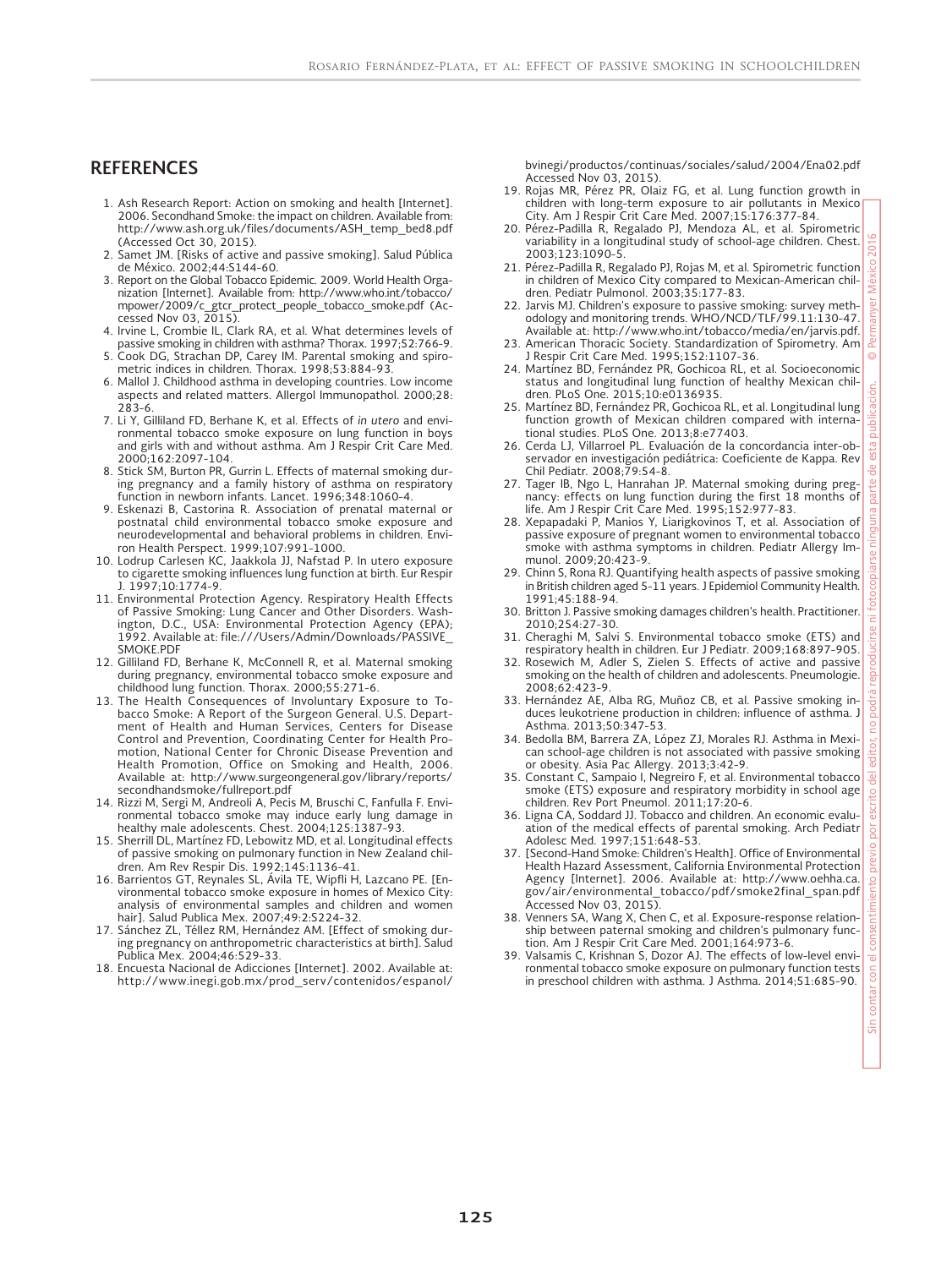# **SUPPLEMENTAL MATERIAL**

Table 1. Multilevel linear regression models of mixed effects by gender

|                            | <b>GIRLS</b> |         |                  |            | <b>BOYS</b> |                  |  |  |
|----------------------------|--------------|---------|------------------|------------|-------------|------------------|--|--|
| Ln $(FEV_1)$               | $\beta$      | p value | 95% CI           | $\beta$    | p value     | 95% CI           |  |  |
| Age (years)                | 0.03499      | 0.000   | (0.02, 0.05)     | $-0.07287$ | 0.000       | $(-0.08, -0.06)$ |  |  |
| Age <sup>2</sup>           | $-0.00011$   | 0.708   | $(-0.00, 0.00)$  | 0.00432    | 0.000       | (0.00, 0.01)     |  |  |
| Height (cm)                | 0.01354      | 0.000   | (0.01, 0.01)     | 0.01543    | 0.000       | (0.01, 0.02)     |  |  |
| Weight (kg)                | 0.00350      | 0.000   | (0.00, 0.00)     | 0.00154    | 0.000       | (0.00, 0.00)     |  |  |
| Exposed to passive smoking | $-0.00412$   | 0.003   | $(-0.01, -0.00)$ | $-0.00173$ | 0.197       | $(-0.00, 0.00)$  |  |  |
| Ozone                      | $-0.00096$   | 0.000   | $(-0.00, -0.00)$ | $-0.00110$ | 0.000       | $(-0.00, -0.00)$ |  |  |
| Asthma                     | $-0.04563$   | 0.005   | $(-0.08, -0.01)$ | $-0.02532$ | 0.110       | $(-0.06, 0.01)$  |  |  |
| Respiratory symptoms       | 0.00195      | 0.179   | $(-0.00, 0.00)$  | $-0.00120$ | 0.423       | $(-0.00, 0.00)$  |  |  |
| Respiratory infections     | $-0.00408$   | 0.049   | $(-0.01, -0.00)$ | $-0.00524$ | 0.010       | $(-0.01, -0.00)$ |  |  |
| Constant                   | $-1.55347$   | 0.000   | $(-1.62, -1.48)$ | $-1.06199$ | 0.000       | $(-1.14, -0.98)$ |  |  |
| Ln (FVC)                   | $\beta$      | p value | 95% CI           | $\beta$    | p value     | 95% CI           |  |  |
| Age (years)                | 0.01353      | 0.036   | (0.00, 0.03)     | $-0.07368$ | 0.000       | $(-0.08, -0.06)$ |  |  |
| Age <sup>2</sup>           | 0.00070      | 0.008   | (0.00, 0.00)     | 0.00423    | 0.000       | (0.00, 0.00)     |  |  |
| Height (cm)                | 0.01204      | 0.000   | (0.01, 0.01)     | 0.01418    | 0.000       | (0.01, 0.01)     |  |  |
| Weight (kg)                | 0.00446      | 0.000   | (0.00, 0.01)     | 0.00258    | 0.000       | (0.00, 0.00)     |  |  |
| Exposed to passive smoking | $-0.00757$   | 0.000   | $(-0.01, -0.01)$ | $-0.00280$ | 0.024       | $(-0.01, -0.00)$ |  |  |
| Ozone                      | $-0.00056$   | 0.000   | $(-0.00, -0.00)$ | $-0.00065$ | 0.000       | $(-0.00, -0.00)$ |  |  |
| Asthma                     | 0.00726      | 0.646   | $(-0.02, 0.04)$  | 0.00498    | 0.740       | $(-0.02, 0.03)$  |  |  |
| Respiratory symptoms       | 0.00346      | 0.009   | (0.00, 0.01)     | 0.00156    | 0.256       | $(-0.00, 0.00)$  |  |  |
| Respiratory infections     | $-0.00406$   | 0.033   | $(-0.01, -0.00)$ | $-0.00466$ | 0.012       | $(-0.01, -0.00)$ |  |  |
| Constant                   | $-1.15742$   | 0.000   | $(-1.22, -1.09)$ | $-0.79747$ | 0.000       | $(-0.87, -0.73)$ |  |  |
| Ln (FEV <sub>1</sub> /FVC) | $\beta$      | p value | 95% CI           | $\beta$    | p value     | 95% CI           |  |  |
| Age (years)                | 0.02187      | 0.000   | (0.01, 0.03)     | 0.00075    | 0.833       | $(-0.01, 0.01)$  |  |  |
| Age <sup>2</sup>           | $-0.00080$   | 0.000   | $(-0.00, -0.00)$ | 0.00009    | 0.545       | $(-0.00, 0.00)$  |  |  |
| Height (cm)                | 0.00154      | 0.000   | (0.00, 0.00)     | 0.00125    | 0.000       | (0.00, 0.00)     |  |  |
| Weight (kg)                | $-0.00113$   | 0.000   | $(-0.00, -0.00)$ | $-0.00106$ | 0.000       | $(-0.00, -0.00)$ |  |  |
| Exposed to passive smoking | 0.00359      | 0.000   | (0.00, 0.01)     | 0.00106    | 0.204       | $(-0.00, 0.00)$  |  |  |
| Ozone                      | $-0.00039$   | 0.000   | $(-0.00, -0.00)$ | $-0.00044$ | 0.000       | $(-0.00, -0.00)$ |  |  |
| Asthma                     | $-0.05216$   | 0.000   | $(-0.07, -0.04)$ | $-0.03005$ | 0.002       | $(-0.05, -0.01)$ |  |  |
| Respiratory symptoms       | $-0.00160$   | 0.066   | $(-0.00, 0.00)$  | $-0.00285$ | 0.002       | $(-0.01, -0.00)$ |  |  |
| Respiratory infections     | 0.00010      | 0.935   | $(-0.00, 0.00)$  | $-0.00056$ | 0.657       | $(-0.00, 0.00)$  |  |  |
| Constant                   | $-0.40146$   | 0.000   | $(-0.44, -0.36)$ | $-0.26367$ | 0.000       | $(-0.31, -0.22)$ |  |  |

Ln: lung: FEV1: forced expiratory volume in 1 second; FVC: forced vital capacity.